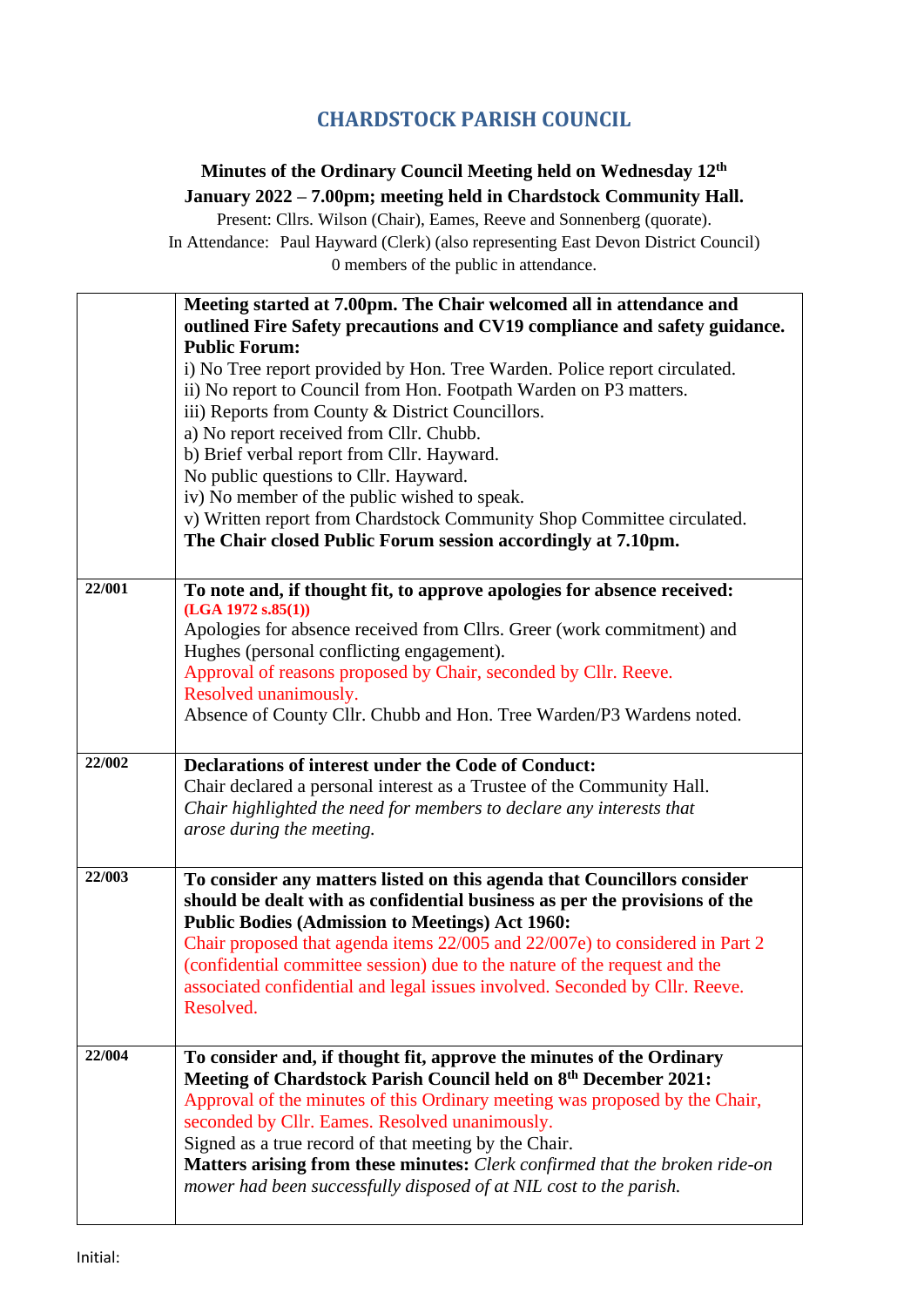| committee):<br>See 22/003 above. This matter is to be considered in Part 2 session.<br>22/006<br>Planning matters to be considered:<br>a) i) To consider planning applications received prior to agenda publication:<br>No applications received for Council to consider. |
|---------------------------------------------------------------------------------------------------------------------------------------------------------------------------------------------------------------------------------------------------------------------------|
|                                                                                                                                                                                                                                                                           |
|                                                                                                                                                                                                                                                                           |
|                                                                                                                                                                                                                                                                           |
|                                                                                                                                                                                                                                                                           |
|                                                                                                                                                                                                                                                                           |
| a)ii) To consider planning applications received after agenda publication                                                                                                                                                                                                 |
| as per supplementary agenda circulated to all members.                                                                                                                                                                                                                    |
| No applications received for Council to consider.                                                                                                                                                                                                                         |
| b) Determinations/Decisions advised by LPA:                                                                                                                                                                                                                               |
| As per agenda published. Noted by Council.                                                                                                                                                                                                                                |
| c) Tree (Planning) Matters:                                                                                                                                                                                                                                               |
| No applications received for Council to consider.<br>d) Appeals lodged/in progress:                                                                                                                                                                                       |
| None advised.                                                                                                                                                                                                                                                             |
| e) Planning correspondence received:                                                                                                                                                                                                                                      |
| None received.                                                                                                                                                                                                                                                            |
| f) Planning applications to be considered at forthcoming EDDC Planning                                                                                                                                                                                                    |
| meetings where the Parish Council may wish to make a representation:                                                                                                                                                                                                      |
| None advised.                                                                                                                                                                                                                                                             |
| g) Planning Consultations pending/in progress; to agree response from the                                                                                                                                                                                                 |
| <b>Parish Council (if appropriate):</b>                                                                                                                                                                                                                                   |
| Council directed ward member (PH) to seek removal of Chardstock from Local                                                                                                                                                                                                |
| Plan Review draft as a Tier 4 Service Village due to concerns about overall                                                                                                                                                                                               |
| sustainability of the village in development terms. Clerk was asked to publish<br>the Chardstock excerpt (of the recent Strategic Planning Committee agenda) on                                                                                                           |
| the Council's website (planning section).                                                                                                                                                                                                                                 |
| h) To consider any current planning enforcement matters in the parish:                                                                                                                                                                                                    |
| None advised.                                                                                                                                                                                                                                                             |
|                                                                                                                                                                                                                                                                           |
| 22/007<br><b>Financial Matters to be considered:</b>                                                                                                                                                                                                                      |
| a) To consider and, if thought fit, to approve payments for January 2022:                                                                                                                                                                                                 |
| It was proposed by Chair, seconded by Cllr. Reeve, that those payments should                                                                                                                                                                                             |
| be made. Resolved unanimously. RFO: Please note and action accordingly.                                                                                                                                                                                                   |
| b) To consider items of expenditure incurred in January 2022 under                                                                                                                                                                                                        |
| Chair's/Clerk's delegated authority: Noted.                                                                                                                                                                                                                               |
| c) To consider financial accounts and reports for January 2022 (Q4): Noted.                                                                                                                                                                                               |
| d) To consider grant requests from Chardstock Eco-Group (3).                                                                                                                                                                                                              |
| Proposed by Chair, seconded by Cllr. Eames, that RFO be directed to seek                                                                                                                                                                                                  |
| further information/financial justification for grant requests $1 \& 2$ and that grant<br>request 3 be declined as purpose of grant was a project being undertaken by the                                                                                                 |
| PC already. Resolved unanimously. RFO: Please note and action accordingly.                                                                                                                                                                                                |
| e) To consider grant requests from Chardstock Community Shop Committee:                                                                                                                                                                                                   |
| See 22/003 above. This matter is to be considered in Part 2 session.                                                                                                                                                                                                      |
| f) To consider grant requests from Axe Valley Ring and Ride Group:                                                                                                                                                                                                        |
| It was proposed by Cllr. Eames, seconded by Cllr. Sonnenberg, that Council                                                                                                                                                                                                |
| declined to provide a cash grant award on this occasion citing the minimal use of                                                                                                                                                                                         |
| the service in the village currently, but that Council would, as an alternative, offer                                                                                                                                                                                    |
| a paid advert (approx. value $£60$ ) in the Parish Magazine for 12 months to allow                                                                                                                                                                                        |
| AVRR to promote and publicise their service to a wider parish audience.                                                                                                                                                                                                   |
| Resolved unan. RFO: Please action accordingly and convey decision.                                                                                                                                                                                                        |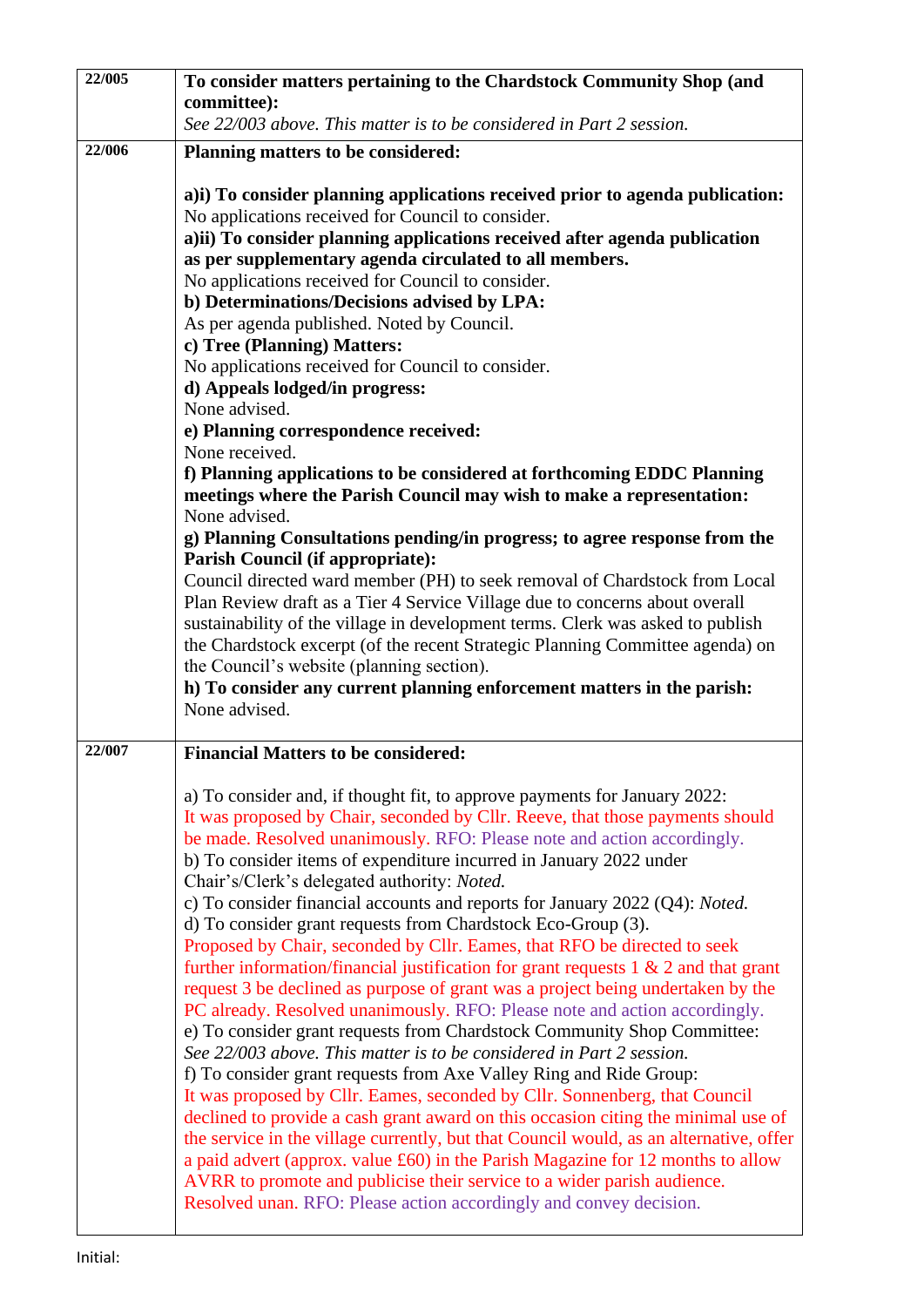|          | g) To note summary of monies due to All Saints Parish Council (who assisted<br>with financial payments between September 2021 and January 2022) and to |
|----------|--------------------------------------------------------------------------------------------------------------------------------------------------------|
|          | approve reimbursement in full:                                                                                                                         |
|          | Noted. Chair suggested that she write a formal letter of thanks to All Saints                                                                          |
|          | Parish Council thanking them for their assistance. Agreed.<br>h) To receive update from RFO as to ongoing progress to add new signatories              |
|          | to Unity Trust Bank account.                                                                                                                           |
|          | Noted. All signatory changes now actioned and in place.                                                                                                |
|          | <b>Business to be considered:</b>                                                                                                                      |
| 22/008a) | a) To consider funding of recommended repairs and maintenance to<br><b>Chardstock Play Area.</b>                                                       |
|          | Proposed by Chair, seconded by Cllr. Eames, that works (as recommended by                                                                              |
|          | play inspector) are carried out expeditiously by Clerk under his delegated                                                                             |
|          | authority. Resolved unanimously.                                                                                                                       |
|          | Chair also wished to thank a local resident for his volunteer works on the benches                                                                     |
|          | inside the play area. Cllr. Reeve offered to investigate funding opportunities to<br>pay for additional equipment on the site.                         |
| 22/008b) | b) To consider submission of articles to Parish Newsletter for                                                                                         |
|          | the February 2022 edition:                                                                                                                             |
|          | Potential article submissions:                                                                                                                         |
|          | Chardstock's future within the Local Plan review.                                                                                                      |
|          | Update on war memorial planning consent (re: maintenance works)                                                                                        |
|          | Defibrillator training update<br>Budget and Precept resolution summary (with comprehensive report in March)                                            |
|          | All other content delegated to the Chair to submit on Council's behalf.                                                                                |
|          | Chair: Please submit appropriate article to the Newsletter Editor.                                                                                     |
|          |                                                                                                                                                        |
| 22/008c) | c) To consider update from RFO on proposed application to                                                                                              |
|          | the EDDC Community Building Fund for up to £5000 towards further                                                                                       |
|          | improvement works to the Chardstock Community Hall:                                                                                                    |
| 22/008d) | RFO provided update. Noted.                                                                                                                            |
|          | d) To consider any updated matters pertaining to the Parish War Memorial:<br>Consent had been given by EDDC Planning Officers (albeit with conditions) |
|          | and Clerk had been in contact with the stonemasons contracted to undertake the                                                                         |
|          | works who, in turn, were liaising with EDDC Conservation officers in order to                                                                          |
|          | discharge those conditions. Noted.                                                                                                                     |
| 22/008e) | e) To consider correspondence from parishioner regarding forthcoming                                                                                   |
|          | VCRR Navigational Rally scheduled for 15 <sup>th</sup> and 16 <sup>th</sup> January (through                                                           |
|          | the parish) and to agree any actions (if necessary):<br>Correspondence was noted and Clerk was directed to write to the event                          |
|          | organisers seeking their assurances that any damage to parish roads, verges                                                                            |
|          | and infrastructure would be repaired at their cost. A copy of the correspondence                                                                       |
|          | to be sent to DCC Highways Officer. Clerk: Please action accordingly.                                                                                  |
| 22/008f) | f) To consider and, if thought fit, to approve the budget and precept demand                                                                           |
|          | for the Parish for the 2022-23 financial year (this matter having been<br>deferred from the December meeting of Council):                              |
|          | Council noted that the parish precept had not risen in 2021-22 and that service                                                                        |
|          | demands on the Council meant that a further precept "freeze" was unsustainable.                                                                        |
|          | It was proposed by Chair, seconded by Cllr. Reeve, that an expenditure budget of                                                                       |
|          | £34,500 be agreed, and a precept demand of £20,00 be issued to EDDC.<br>Resolved unanimously. RFO: Please submit demand to EDDC and liaise with        |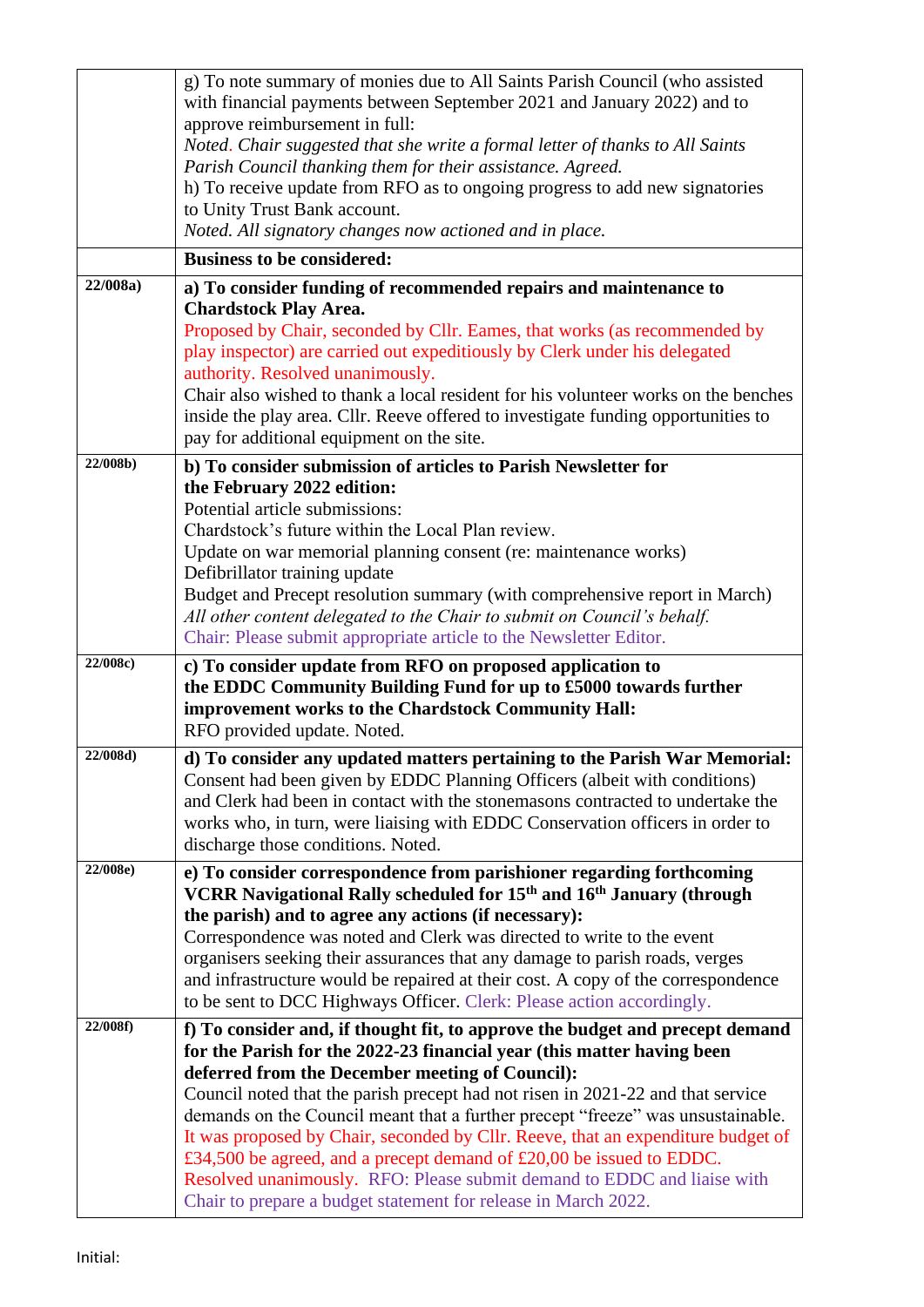| 22/008g) | g) To consider shared expenditure with All Saints Parish Council towards<br>costs of new printer for Clerk's use on mutual parish council business:<br>Chair proposed, seconded by Cllr. Sonnenberg, that expenditure of upto £175<br>(net) be approved, subject to provision of receipts for the Council's financial<br>records. Resolved unanimously. Clerk: Please make the joint arrangements with<br>ASPC.                                                                                                                                                                                                                                                                                                                                                                                                                                                                                                                                                                                                                                                                                                                                                                                                                                                                                                                                                                                                                                           |
|----------|-----------------------------------------------------------------------------------------------------------------------------------------------------------------------------------------------------------------------------------------------------------------------------------------------------------------------------------------------------------------------------------------------------------------------------------------------------------------------------------------------------------------------------------------------------------------------------------------------------------------------------------------------------------------------------------------------------------------------------------------------------------------------------------------------------------------------------------------------------------------------------------------------------------------------------------------------------------------------------------------------------------------------------------------------------------------------------------------------------------------------------------------------------------------------------------------------------------------------------------------------------------------------------------------------------------------------------------------------------------------------------------------------------------------------------------------------------------|
| 22/008h) | h) To receive update on proposed forthcoming defibrillator awareness event:<br>Clerk advised that he was participating in further Level 2 AED/CPR training at<br>the end of January and that this would enable the awareness event to take place<br>during February. Noted.                                                                                                                                                                                                                                                                                                                                                                                                                                                                                                                                                                                                                                                                                                                                                                                                                                                                                                                                                                                                                                                                                                                                                                               |
| 22/008i) | i) To consider the need to make future meetings of this Council (until a date<br>to be agreed upon) "Consultative" only; to be held via Zoom or other digital<br>web platform in light of ongoing Coronavirus health risks and with<br>recommendations being duly delegated to the Proper Officer to administer<br>and execute:<br>It was proposed by Chair, seconded by Cllr. Sonnenberg, that Council adopts the<br>principle of "consultative" meetings as above, with any recommendations from<br>such a meeting being duly delegated to Council's Proper Officer to execute; this<br>amendment to Council's Standing Orders being valid until the 30 <sup>th</sup> April,<br>whereupon a further resolution of Council would be necessary to extend that<br>period. Resolved unanimously.<br>Clerk: Please note and action in consultation with Chair if such a meeting is<br>required due to ongoing Coronavirus restrictions/legislation.                                                                                                                                                                                                                                                                                                                                                                                                                                                                                                          |
| 22/008j) | j) To consider arrangements for any parish celebrations in<br>recognition/celebration of HM The Queen's Platinum Jubilee in June 2022:<br>Councillors agreed that Parish Council should support any parish celebrations but<br>were mindful that each community group was likely to wish to host their own<br>function and that Council's role might better be described as a facilitator rather<br>than an organiser of such events. It was also agreed that Council would consider<br>requests for financial support (under s137 powers) but that these would be<br>considered on a case-by-case basis rather than a defined sum being set aside for<br>such expenditure at this time. Chair asked that this matter remain as a standing<br>agenda item for the time being.                                                                                                                                                                                                                                                                                                                                                                                                                                                                                                                                                                                                                                                                             |
| 22/009   | To consider Parish Maintenance, Highways and Footpath (P3) matters:<br>i) Parish Lengthsman issues: Clerk was maintaining contact with Lengthsman<br>and dealing with issues as they arose. Council had significantly underspent in this<br>financial year on maintenance works and these funds could (with Councillor's<br>agreement) be vired into a reserve fund to bolster the 2022-23 budget allocation.<br>ii) Highway Maintenance/traffic/speeding issues: Nothing to report.<br>iii) CRWS: Clerk was monitoring potholes/RSD's on parish highway network<br>and was able to react quickly using the new filling material acquired in<br>conjunction with Axminster Town Council and ASPC which had proved to be<br>very effective in rapid repair situations. Some additional road signage was<br>required and Clerk was directed to obtain under the CRWS budget by way of<br>Chair's/Clerk's delegated authority in conjunction with ASPC (the Council's<br>partner agency for such expenditure).<br>iv) P3/Footpath Matters. Clerk and Hon. Footpath Warden were liaising to ensure<br>that the annual P3 survey and budget allocation bid were submitted by the<br>deadline date so that Council obtained its annual grant from DCC (albeit that<br>the level of grant funding was being considered by DCC as part of their own<br>budgetary constraints). Chair raised an issue regarding a parish stile which the<br>Clerk is looking into. |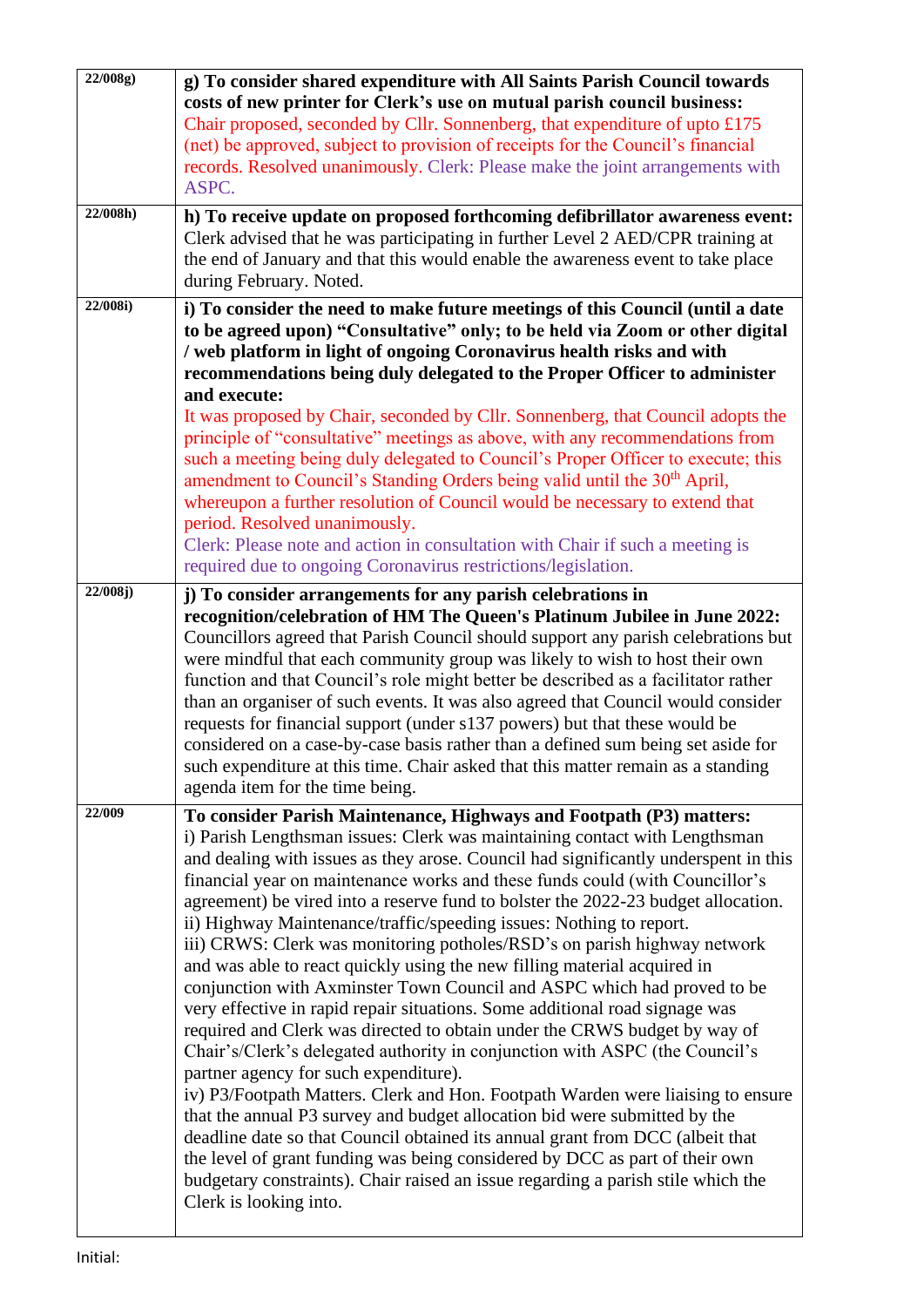| 22/009<br>(Cont.)                    | iv) Flooding and flood resilience.<br>It was proposed by Chair, seconded by Cllr. Eames, that Council purchase 4<br>bulk-bags of sharp sand to fill the sandbag stocks (already held) and that the<br>filled sandbags be stored on parish land in case of need in an emergency.<br>Resolved unanimously. Clerk: Please note and arrange accordingly and liaise<br>with hall trustees to agree upon a suitable location where the filled bags can be<br>stored near the community hall.                                                                                                                                                                                                                                                                                                                                                                                                                                                                                                                                                                                                                                                                                                                                                                                                                                                                                |
|--------------------------------------|-----------------------------------------------------------------------------------------------------------------------------------------------------------------------------------------------------------------------------------------------------------------------------------------------------------------------------------------------------------------------------------------------------------------------------------------------------------------------------------------------------------------------------------------------------------------------------------------------------------------------------------------------------------------------------------------------------------------------------------------------------------------------------------------------------------------------------------------------------------------------------------------------------------------------------------------------------------------------------------------------------------------------------------------------------------------------------------------------------------------------------------------------------------------------------------------------------------------------------------------------------------------------------------------------------------------------------------------------------------------------|
| 22/010                               | Other matters considered as urgent by presiding Chair for discussion only:<br>None raised.                                                                                                                                                                                                                                                                                                                                                                                                                                                                                                                                                                                                                                                                                                                                                                                                                                                                                                                                                                                                                                                                                                                                                                                                                                                                            |
| 22/011                               | Correspondence received; that not already circulated to members:<br>None received.                                                                                                                                                                                                                                                                                                                                                                                                                                                                                                                                                                                                                                                                                                                                                                                                                                                                                                                                                                                                                                                                                                                                                                                                                                                                                    |
| 22/012                               | Date of next meeting:<br>Next Ordinary meeting of council scheduled for 9 <sup>th</sup> February 2022<br>7.00pm start time, to be held at the Community Hall (Committee Room).<br>Clerk: Please prepare agenda and publicise accordingly through usual channels.                                                                                                                                                                                                                                                                                                                                                                                                                                                                                                                                                                                                                                                                                                                                                                                                                                                                                                                                                                                                                                                                                                      |
| 22/013                               | It was proposed by Chair that, under the provisions of the Public Bodies<br>(Admission to Meetings) Act 1960, as amended by Local Government Act 1972,<br>the public (including the press) be excluded from the meeting as publicity would<br>be prejudicial to the public interest by reason of the confidential nature of the<br>business to be discussed. Members to agree upon matters to be discussed in<br>confidential session, as per agenda item 22/003 above. Seconded by Cllr. Reeve.<br><b>Resolved unanimously.</b>                                                                                                                                                                                                                                                                                                                                                                                                                                                                                                                                                                                                                                                                                                                                                                                                                                      |
| 22/014                               | Matters to be considered in committee session:                                                                                                                                                                                                                                                                                                                                                                                                                                                                                                                                                                                                                                                                                                                                                                                                                                                                                                                                                                                                                                                                                                                                                                                                                                                                                                                        |
|                                      | i) Employment matters:<br>Clerk updated Council as to ongoing Unison ballot on staff pay and conditions.<br>Noted.                                                                                                                                                                                                                                                                                                                                                                                                                                                                                                                                                                                                                                                                                                                                                                                                                                                                                                                                                                                                                                                                                                                                                                                                                                                    |
| 22/005<br>(Deferred<br>from earlier) | Representatives of the Chardstock Community Shop Committee (CSCC)<br>were invited to present their report to members. This material is confidential in<br>respect of the ongoing sale of the property by 3 <sup>rd</sup> parties, who have kindly shared<br>financial data with the CSCC group. Clerk outlined the powers available to<br>Council in respect of the requests received, and the potential option of Council<br>adopting the General Power of Competence (GPOC) [Localism Act 2011].<br>Clerk was directed to:<br>i) Seek confirmation from EDDC/DCC as to credit lines available to the PC.<br>ii) Contact the PWLB to determine current lending criteria for Smaller Authority<br>Public Works Loan Board financing.<br>iii) Contact NALC to seek confirmation of the powers required by Council to<br>proceed with a potential course of action as outlined in the presentation.<br>iv) Seek confirmation of the possible routes towards the adoption of the GPOC.<br>The CSCC representatives were asked to liaise with the Plunkett Foundation to<br>seek confirmation of the protocol for seeking grant support for the acquisition of<br>a community business.<br>Cllr. Reeve proposed (seconded by Chair) that Clerk should be directed<br>accordingly and to report back to Council/CSCC at the earliest opportunity.<br>Resolved unanimously. |
|                                      | With no further business to transact, the Chair closed the meeting at<br>10.10pm                                                                                                                                                                                                                                                                                                                                                                                                                                                                                                                                                                                                                                                                                                                                                                                                                                                                                                                                                                                                                                                                                                                                                                                                                                                                                      |